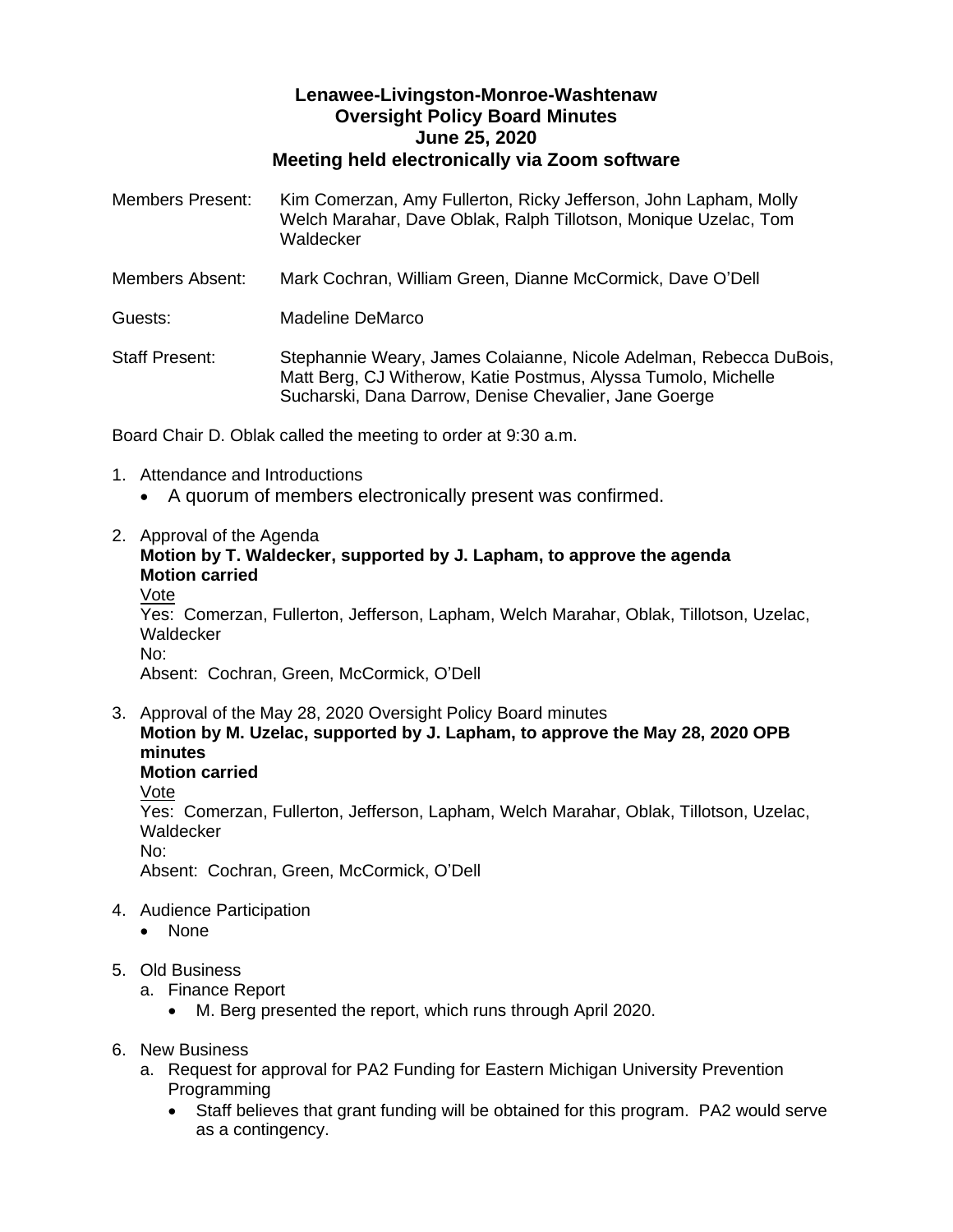## **Motion by R. Jefferson, supported by J. Lapham, to approve PA2 funding for Eastern Michigan University Prevention Programming Motion carried**

Vote

Yes: Comerzan, Fullerton, Jefferson, Lapham, Welch Marahar, Oblak, Tillotson, Uzelac, Waldecker

No:

Absent: Cochran, Green, McCormick, O'Dell

b. Request for approval for PA2 Funding for University of Michigan Prevention Programming

**Motion by R. Tillotson, supported by J. Lapham, to approve PA2 funding for University of Michigan Prevention Programming Motion carried**

Vote

Yes: Comerzan, Fullerton, Jefferson, Lapham, Welch Marahar, Oblak, Tillotson, Uzelac, Waldecker

No:

Absent: Cochran, Green, McCormick, O'Dell

- c. Open Meetings Act Legal Review
	- Per legal review, members attending OPB meetings electronically do not count toward a quorum. The current governor's order that allows for a quorum to be present electronically is scheduled to end on 7/31/20.
- d. OPB Bylaws Update
	- Per legal note above, staff's request to update by laws re: electronic quorum is withdrawn.
	- There were no other suggested changes from OPB members.
	- J. Colaianne anticipates that staff will bring back suggested changes to bylaws for OPB's review.
- e. Review Membership and Appointment to Regional Board
	- A. Fullerton, R. Tillotson, and T. Waldecker are due for reappointment and are interesting in continuing with OPB. S. Weary will follow up with their respective appointment boards.
	- D. Oblak nominated M. Welch Marahar to represent OPB on the CMHPSM Regional Board.
	- There was no other interest from the floor.

**Motion by T. Waldecker, supported by M. Uzelac, to appoint M. Welch Marahar to the CMHPSM Regional Board as the Oversight Policy Board representative Motion carried**

Vote

Yes: Comerzan, Fullerton, Jefferson, Lapham, Welch Marahar, Oblak, Tillotson, Uzelac, **Waldecker** 

No:

Absent: Cochran, Green, McCormick, O'Dell

- f. Strategic Planning
	- J. Colaianne presented the FY14-17 OPB Strategic Plan.
	- The new SUD strategic plan will be submitted to OPB for approval in July and to the Regional Board for approval in August.
	- No strategic plan was requested by the state for FY17-20.